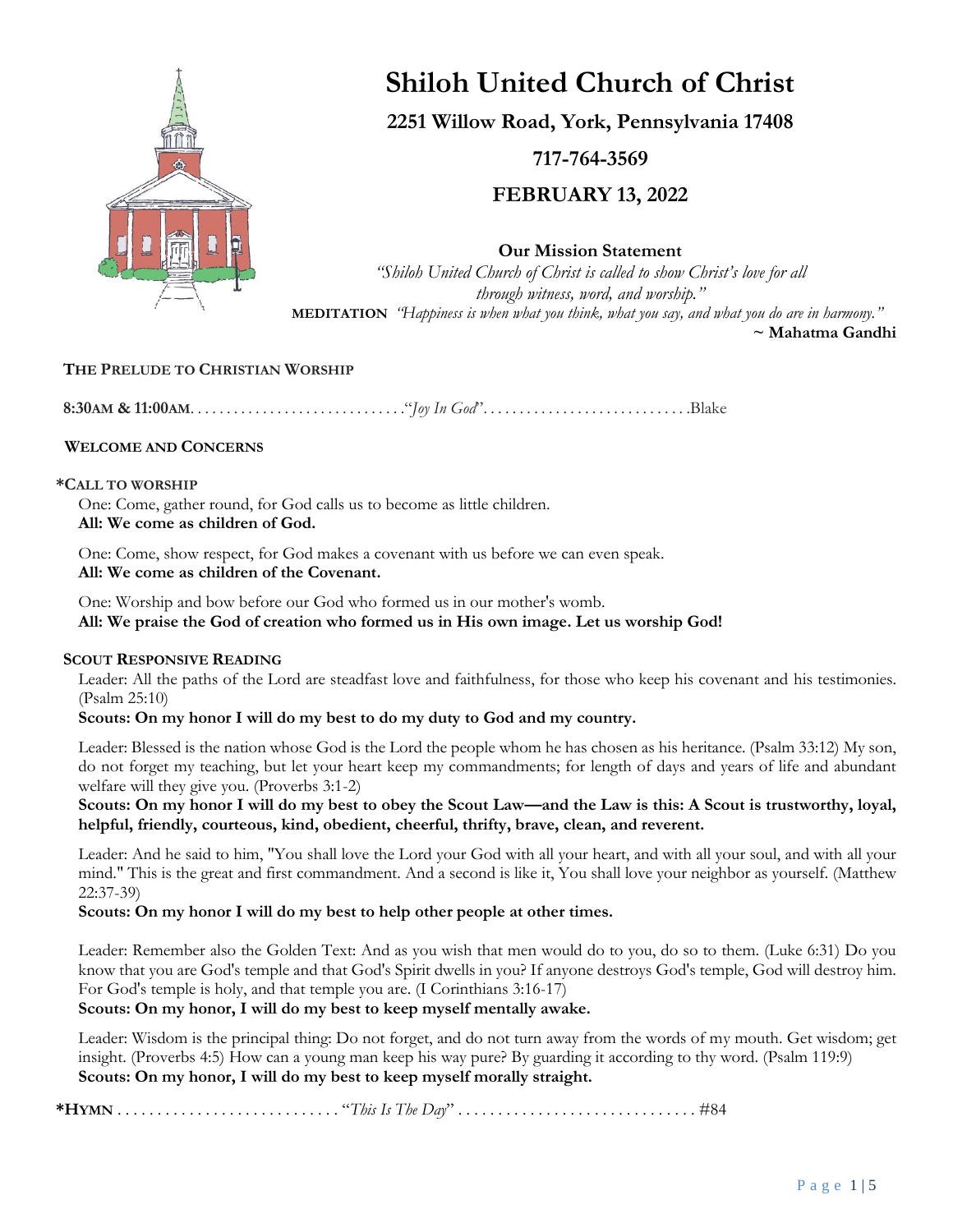#### **UNISON PRAYER OF CONFESSION**

**Merciful God, we have not turned from the ways of evil to follow where you rightly lead us, nor have we been faithful in nurturing those trusted in our care. We confess our shortcomings and ask your forgiveness and beg to be renewed in energy and enthusiasm for the building of your kingdom on earth. This we ask in the name of Jesus Christ. Amen.**

#### **WORDS of ASSURANCE**

One: Anyone in Christ is a new creation. The old life has gone; a new life has begun. Know that you are forgiven and at peace.

**All: Thanks be to God who gives us life.**

| <b>EXCHANGING THE PEACE OF CHRIST (Please wave to one another)</b> |
|--------------------------------------------------------------------|
| Let us greet each other in Christian Friendship.                   |
| The peace of God be with you.                                      |
| And also with you.                                                 |
| CHILDREN'S TIME                                                    |
|                                                                    |
| <b>WITNESS TO OUR SACRED STORY</b>                                 |
| Psalm 1; 1 Corinthians $15:12-20$                                  |
|                                                                    |
|                                                                    |
| Gospel Reading: Luke 6:17-26                                       |
| <b>SERMON</b><br>"Who Is Happy?"                                   |
|                                                                    |

#### **PASTORAL PRAYER**

**SILENT PRAYER**

#### **THE LORD'S PRAYER**

**Our Father, who art in heaven, hallowed be thy name. Thy kingdom come. Thy will be done, on earth as it is in heaven. Give us this day our daily bread. And forgive us our sins, as we forgive those who sin against us. And lead us not into temptation, but deliver us from evil. For thine is the kingdom, and the power, and the glory forever. Amen.**

#### **PRESENTING OUR TITHES AND OFFERINGS BEFORE GOD**

#### **INVITATION TO THE OFFERING**

Brothers and sisters, let us bring ourselves, our gifts, and our resources together that God may be glorified.

**\*OFFERTORY RESPONSE** "Doxology" . . . . . . . . . . . . . . . . . . . . . . . . . . . . . . . . . . . . . . . . # 780

**Praise God from whom all blessings flow; Praise God all creatures here below; Praise God above, You heavenly host: Praise Father, Son, and Holy Ghost. Amen.**

#### **\*PRAYER OF DEDICATION**

**Your importance in our lives, O God, is reflected in our gifts. We return to you, through the ministry and outreach of Shiloh UCC, a portion of all that you have entrusted to us. We promise that these offerings will not be the end of our giving. We will also invest our time and abilities in your work of healing, comforting, teaching, guiding, and proclaiming good news. Bless each gift, whatever its size, and multiply the good to be done through our talents and treasure. Amen.**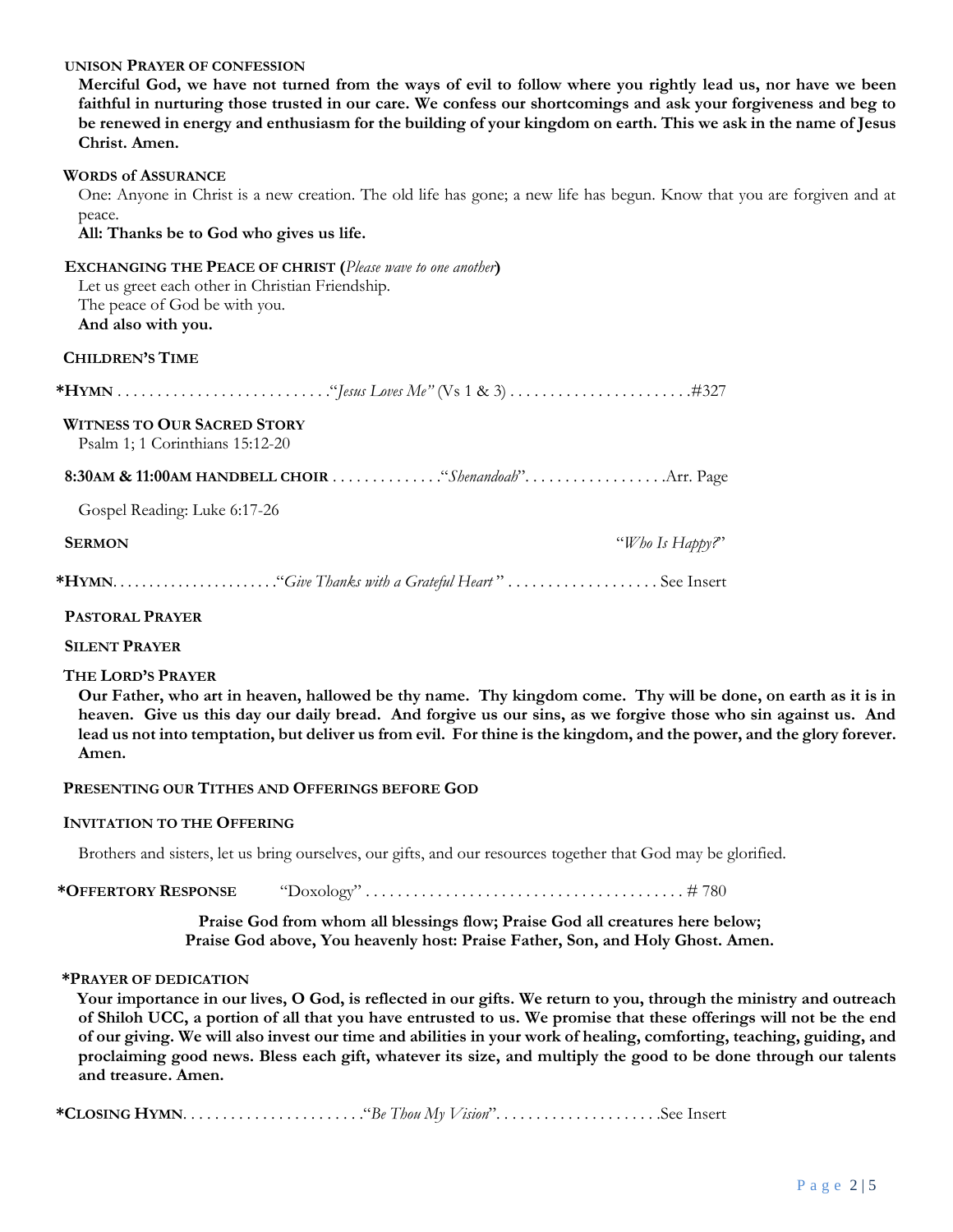#### **BENEDICTION**

Go in peace to love and serve the Lord. Render unto no one evil for evil, strengthen the faint hearted, support the weak, and honor all, that the Lord may be praised. **Amen.**

## **POSTLUDE**

 **8:30AM & 11:00AM**. . . . . . . . . . ."*Happy Are They Who Walk With The Lord*". . . . . . . . . . . . . . . Gawthrop

# **WE ARE DELIGHTED THAT YOU JOINED US FOR WORSHIP TODAY!**

- ➢ **THE ALTAR FLOWERS** are presented to the glory of God and in loving memory of Virginia and Joseph Wallace Jr. by Lewis, Joseph, Carol, Brandon and Diane.
- ➢ **ACOLYTE: 8:30AM:** Volunteer **11:00AM:** Isaac Pituch **We are in search of additional Acolytes for both services. Please contact Carol Burns at 717-792-3796 if you are interested.**
- ➢ **LITURGIST**: **8:30AM**: Jack Reiber **11:00AM**: Tim Bentzel **We are in search of additional Liturgists for both services. Please contact Sara Jacoby at 717-764-4520 if you are interested.**
- ➢ **USHERS**: Scouts and/or Volunteers
- 
- ➢ **GREETERS**: **8:30AM:** Gary & Marvel Burg **11:00AM**: Scouts and/or Volunteers ➢ **NURSERY DUTY**: **8:30AM:** Patti Goodyear & Kaitlin Rentzel **11:00AM** Marsha Reiber
- ➢ **MUSIC: 8:30AM & 11:00AM** Sandy Bamberger & Handbell Choir
- ➢ **VIDEO TEAM**: Lew Wallace, Sallie Hagerman, Dani Bentzel, Reen Bentzel, Matt Hildebrecht, Jaron Flickinger

# **WE WOULD LIKE TO THANK ALL OF THE VOLUNTEERS AND MUSICIANS FOR PROVIDING THE WORSHIP MUSIC THIS SUNDAY!**



The ELC is collecting items and putting together "**Hero Baskets**" for our healthcare providers who have been working under an extreme amount of stress. It is our hope that we can collect a good number of items to make as many baskets as possible. These baskets will then be spread throughout the various hospital floors/units so that we can bring some sunshine to as many medical professionals as possible. We would like to have all donated

items to the preschool by **Sunday, February 13th (extended)**. If you would like to help by donating items for our project, please see the list below:

\*Individually wrapped snacks, pieces of hard candy or chocolate \*Packs of gum \*Chap stick or lip balm (unscented or mildly scented) \*Small containers of hand lotion (unscented or mildly scented & that can fit in a pocket) \*Pens (ones that are retractable & do NOT have lids) \*Ponytail holders \*Coffee (or tea) k-cups for the Keurig \*Little bottle cap openers (to be used to open medicine lids)

There is also a wish list on Amazon. If you purchase from this link, items will be delivered directly to the preschool. [https://www.amazon.com/hz/wishlist/ls/QRLJL671NNAH?ref\\_=wl\\_share.](https://www.amazon.com/hz/wishlist/ls/QRLJL671NNAH?ref_=wl_share) Thank you for your support!

# **PRAYERS FOR THE WEEK:**

## **Morning Prayer** (By Debbie McDaniel)

Dear God, thank you for your amazing power and work in our lives, thank you for your goodness and for your blessings over us. Thank you for your great love and care. Thank you for your sacrifice so that we might have freedom and life. Forgive us for when we don't thank you enough, for who you are, for all that you do, for all that you've given. Help us to set our eyes and our hearts on you afresh. Renew our spirits, fill us with your peace and joy. We love you and we need you, this day and every day. We give you praise and thanks, for You alone are worthy! In Jesus' Name, Amen.

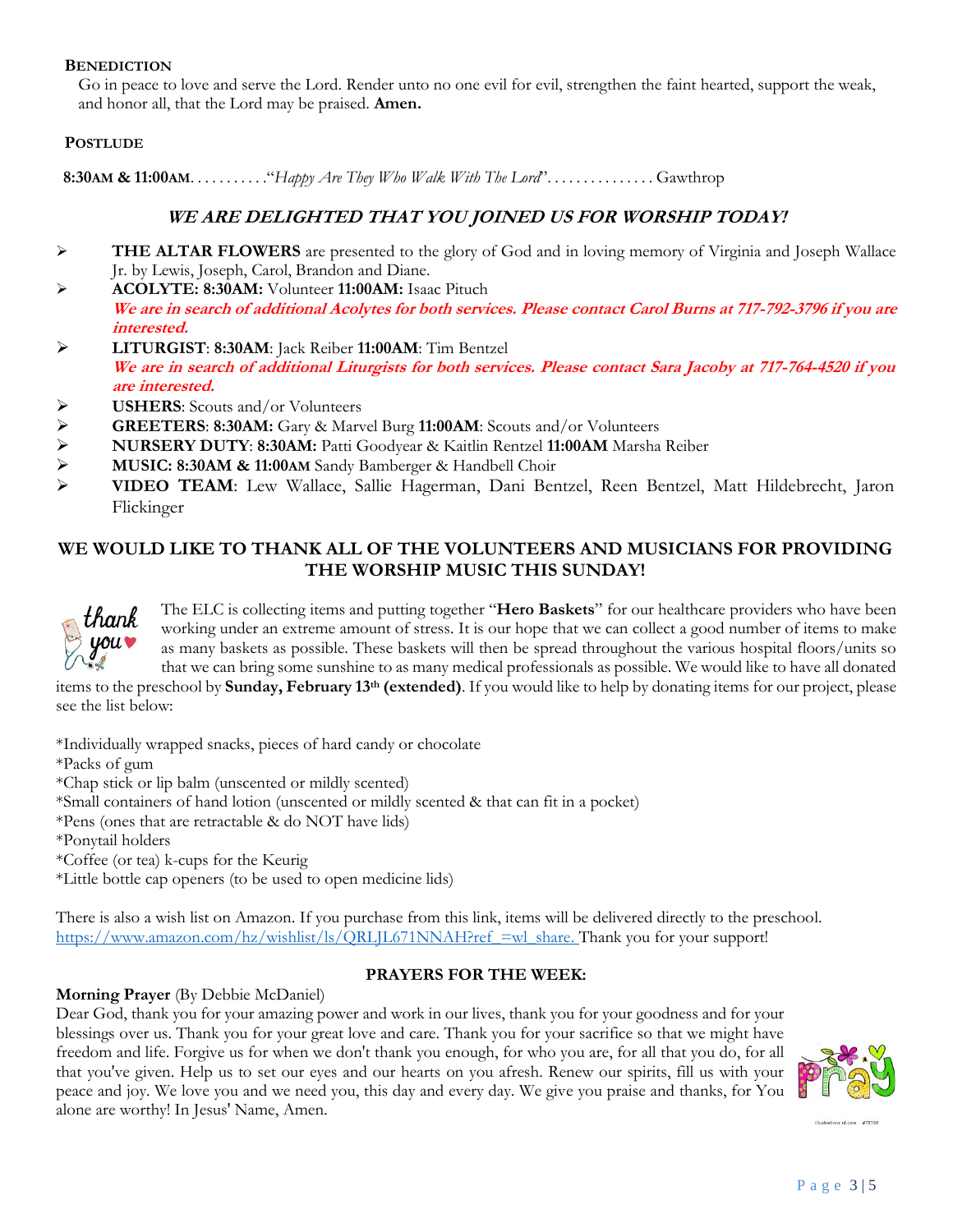## **Evening Prayer** (By Rachel Olsen)

Dear Jesus, teach me to daily lay my burdens at your feet. Show me I can trust in your loving care. Grant me, your beloved, the nourishing blessing of rest and peaceful sleep. In Your name I prayer. Amen.

# **PRAYERS FOR OUR COMMUNITY OF FAITH**

Chuck and Sandy Baboian, Julene Bechtel, Jim Sr. and Rosemary Bentzel, Rosabel Bentzel, Joyce Bowers, Oscar Bupp, Uble & Nan Frost, Mark Garber, Beverly Hoak, Bev Kirk, Donna Krone, Dottie Limbert, Catherine Lochman, Marguerite Lochman, Arlene Myers, Joanne Overmiller, Randy Reisinger, Cindy Repman, Jessie Sechriest, Sue Trimble, Stewart and Marie Wagner, Elva Winter

# **THOSE WHO GRIEVE FOR THEIR LOVED ONES**

The Jordan Family, The Hohenshilt/Jordan Family, The Rodgers Family, The Matthews/Curren Family, The Myers Family, The Keith Family, The Anstein Family

## **IMPORTANT MESSAGE:**

From the beginning of the Covid-19 outbreak, Shiloh UCC has relied on Community Transmission rates (i.e. low, moderate, substantial, high) to guide our recommended precautionary measures. Our benchmark for social distancing and masking requirements go into effect when transmission rates in York County reach substantial (50-100 cases/100,000 and percentage of positive cases >5%). As of **February 10, the Community Transmission rate for York County is HIGH (364/100,000 and positivity rate is 20.35%). There are a total of 36,242 cases in Pennsylvania and 1,635 of those are in York County. The CDC is encouraging everyone to wear a mask in public, indoor settings.**



The American Cancer Society is holding a longtime favorite spring fundraiser**, Daffodil Days**! The campaign will once again celebrate the arrival of spring. Bunches of daffodils are available for \$10.00. Mini Potted Daffodils will be on sale for \$15.00 each. Bunches of colorful tulips may be purchased for \$15.00. Envelopes for your orders may be found on the tables in the narthex. All orders must be received by **Sunday, February 20**. Please make checks payable to the American Cancer Society. The Mini-Potted Daffodils will be displayed in the sanctuary on **Sunday, March 27**.

**Zook's** is having a Homemade Meat Pie sale to benefit the **Friends of Limon and our missionaries Sally and Crosby Johnston**. Orders will be taken through **Sunday, February 27 and may be picked up on Thursday, March 17 between 4-6 p.m. in room 100**. Order blanks will also be available in the gallery for your convenience. Please pay when submitting your order. Any questions may be directed to Marsha Reiber.





Please contact the office if you're interested in **sponsoring bulletins**. The cost is \$20 and may be placed in your regular offering envelope. Please call the church office **2 weeks prior** your desired date to have your "Special" wording placed in the bulletin.

**OFFERING** is continually being collected for our missionaries, **Sally Jane and Crosby Johnson**.



**GROCERY GIFT CARDS = CONTRIBUTION TO CHURCH.** Weis and Giant grocery gift cards are available for purchase in the gallery. For every dollar of gift cards purchased, \$.05 is donated to the church by the grocery store. This contribution is used to support our Missionaries, Sally Jane and Crosby Johnson in Costa Rica.

# **INCLEMENT WEATHER POLICY**

In case of inclement weather for church and Sunday school, please check the church's website, Facebook page, or your email for closings or delays. We will also submit the information to Fox 43 News and WGAL. If services are held, please use your best judgement as to whether you are able to attend.

*"No matter who you are, or where you are on life's journey, you are welcome here at Shiloh UCC, where God is still speaking"*